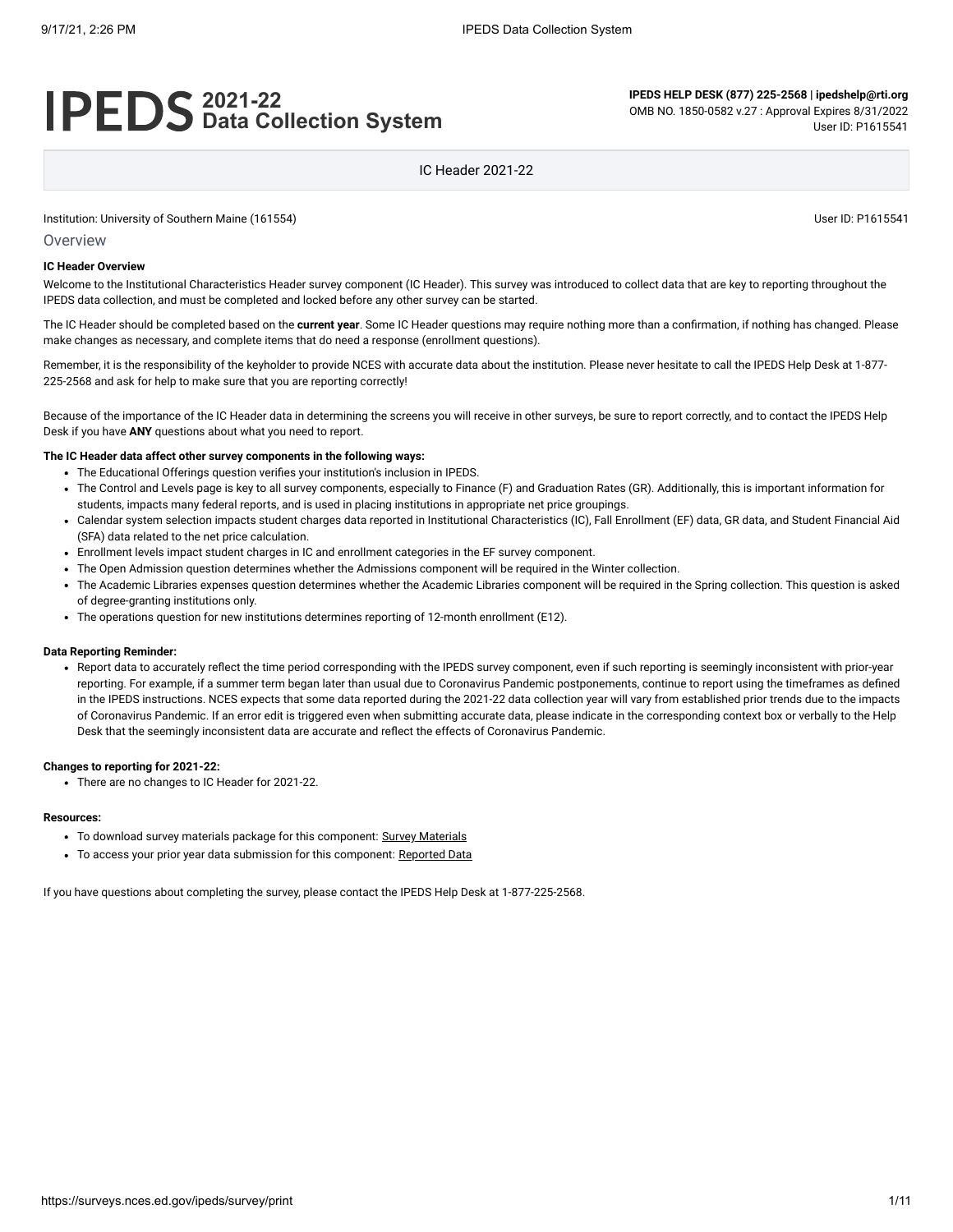# Part A - Educational Offerings

# **1. Which of the following types of instruction/programs are offered by your institution? [Check one or more]**

- If your institution does not offer occupational, academic or continuing professional programs, you are not expected to complete this or any other IPEDS survey.
	- $\Box$  [Occupational,](javascript:openglossary(423)) may lead to a certificate, degree, or other recognized postsecondary credential
	- [Academic,](javascript:openglossary(13)) may lead to a certificate, degree, or diploma
	- Continuing [professional](javascript:openglossary(139)) (postbaccalaureate only)
	- Recreational or [avocational](javascript:openglossary(69)) (leisure) programs
	- **Adult [basic](javascript:openglossary(35)) or remedial instruction or high school equivalency**
	- $\Box$  Secondary (high school)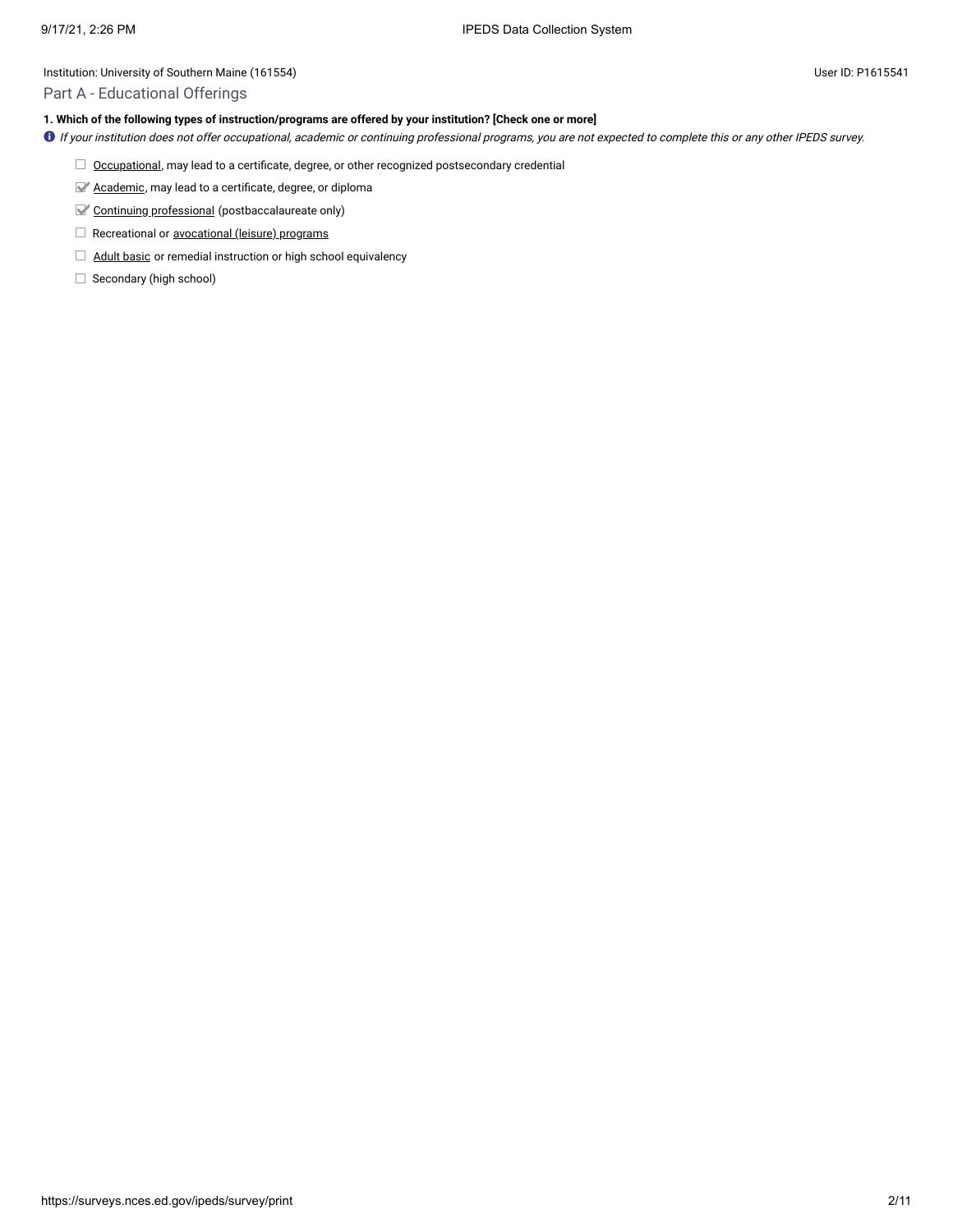# Part B - Organization - Control and Levels

# **1. What is your institutional [control](javascript:openglossary(785)) or [affiliation](javascript:openglossary(817))?**

Be sure to select the correct control for your institution. Errors on this question have an impact throughout the IPEDS surveys, in federal reporting, in net price groupings, and on your institutions' appearance to students. If you reported incorrectly in a previous year, please contact the IPEDS Help Desk at 877.225.2568 to correct the error.

# $\circledR$  [Public](javascript:openglossary(531)) - Select primary and/or secondary controls below

| Primary control                                                                                |  | Secondary control (if applicable) |                          |  |
|------------------------------------------------------------------------------------------------|--|-----------------------------------|--------------------------|--|
| State                                                                                          |  | Select One                        | $\overline{\phantom{0}}$ |  |
| ∩ <u>Private for-profit</u><br>◯ Private not-for-profit independent (no religious affiliation) |  |                                   |                          |  |

◯ [Private not-for-profit](javascript:openglossary(513)) religious affiliation - Select affiliation below

Select One

#### **2. What award levels are offered by your institution? [Check all that apply]**

Award Levels reported should be completed based on the **current year**. When reporting award levels for subbaccalaureate certificates (levels 1a, 1b, 2, and 4), **determine program length by the number of credit or clock hours**.

The "Other" award level should not be used unless your program truly does not fit any of the other award levels. We expect very few institutions to fit the "Other" category.

Even though Teacher Preparation certificate programs may require a bachelor's degree for admission, they are considered subbaccalaureate undergraduate programs. Check the applicable award level 1a, 1b, 2, or 4, depending on the length of the Teacher Preparation program.

|                                 | <b>Award Level</b>      |                                                                                                                                                                                                                                       |  |
|---------------------------------|-------------------------|---------------------------------------------------------------------------------------------------------------------------------------------------------------------------------------------------------------------------------------|--|
| <b>BELOW THE BACCALAUREATE:</b> |                         |                                                                                                                                                                                                                                       |  |
| 1a                              | П                       | Postsecondary award, certificate, or diploma of<br>- less than 300 clock hours, or<br>- less than 9 semester or trimester credit hours, or<br>- less than 13 quarter credit hours                                                     |  |
| 1b                              | $\nabla$                | Postsecondary award, certificate, or diploma of<br>- 300-899 clock hours, or<br>- 9-29 semester or trimester credit hours, or<br>- 13-44 quarter credit hours                                                                         |  |
| $\overline{2}$                  | $\Box$                  | Postsecondary award, certificate, or diploma of<br>- at least 900 but less than 1,800 clock hours, or<br>- at least 30 but less than 60 semester or trimester credit hours, or<br>- at least 45 but less than 90 quarter credit hours |  |
| 3                               | П                       | Associate's degree                                                                                                                                                                                                                    |  |
| 4                               | ш                       | Postsecondary award, certificate, or diploma of<br>- 1,800 or more clock hours, or<br>- 60 or more semester or trimester credit hours, or<br>- 90 or more quarter credit hours                                                        |  |
|                                 |                         | <b>BACCALAUREATE AND ABOVE:</b>                                                                                                                                                                                                       |  |
| 5                               | $\triangledown$         | Bachelor's degree or equivalent                                                                                                                                                                                                       |  |
| 6                               | $\triangledown$         | Postbaccalaureate certificate                                                                                                                                                                                                         |  |
| $\overline{7}$                  | $\nabla$                | Master's degree                                                                                                                                                                                                                       |  |
| 8                               | $\nabla$                | Post-master's certificate                                                                                                                                                                                                             |  |
| 17                              | $\overline{\mathbf{M}}$ | Doctor's degree - research/scholarship                                                                                                                                                                                                |  |
| 18                              | $\triangledown$         | Doctor's degree - professional practice                                                                                                                                                                                               |  |
| 19                              | $\Box$                  | Doctor's degree - other                                                                                                                                                                                                               |  |
| 12                              | П                       | Other (please specify in context box below)                                                                                                                                                                                           |  |

 $\mathbb{Y}$  Yes, I confirm that I reviewed the award levels offered by my institution above.

 $\overline{\phantom{0}}$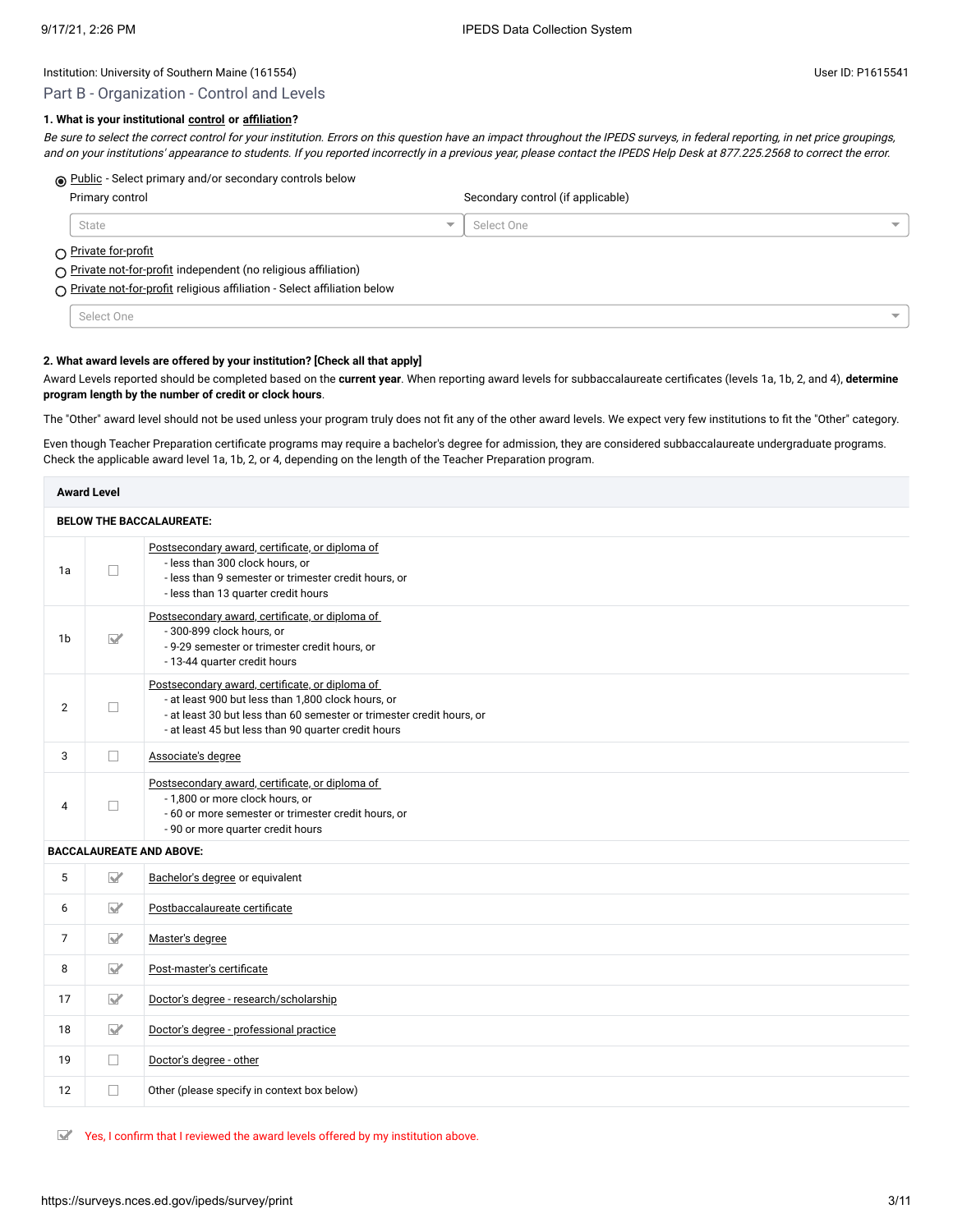You may use the box below to provide additional context for the data you have reported above. Context notes will be posted on the College Navigator website. Therefore, you should write all context notes using proper grammar (e.g., complete sentences with punctuation) and common language that can be easily understood by students and parents (e.g., spell out acronyms).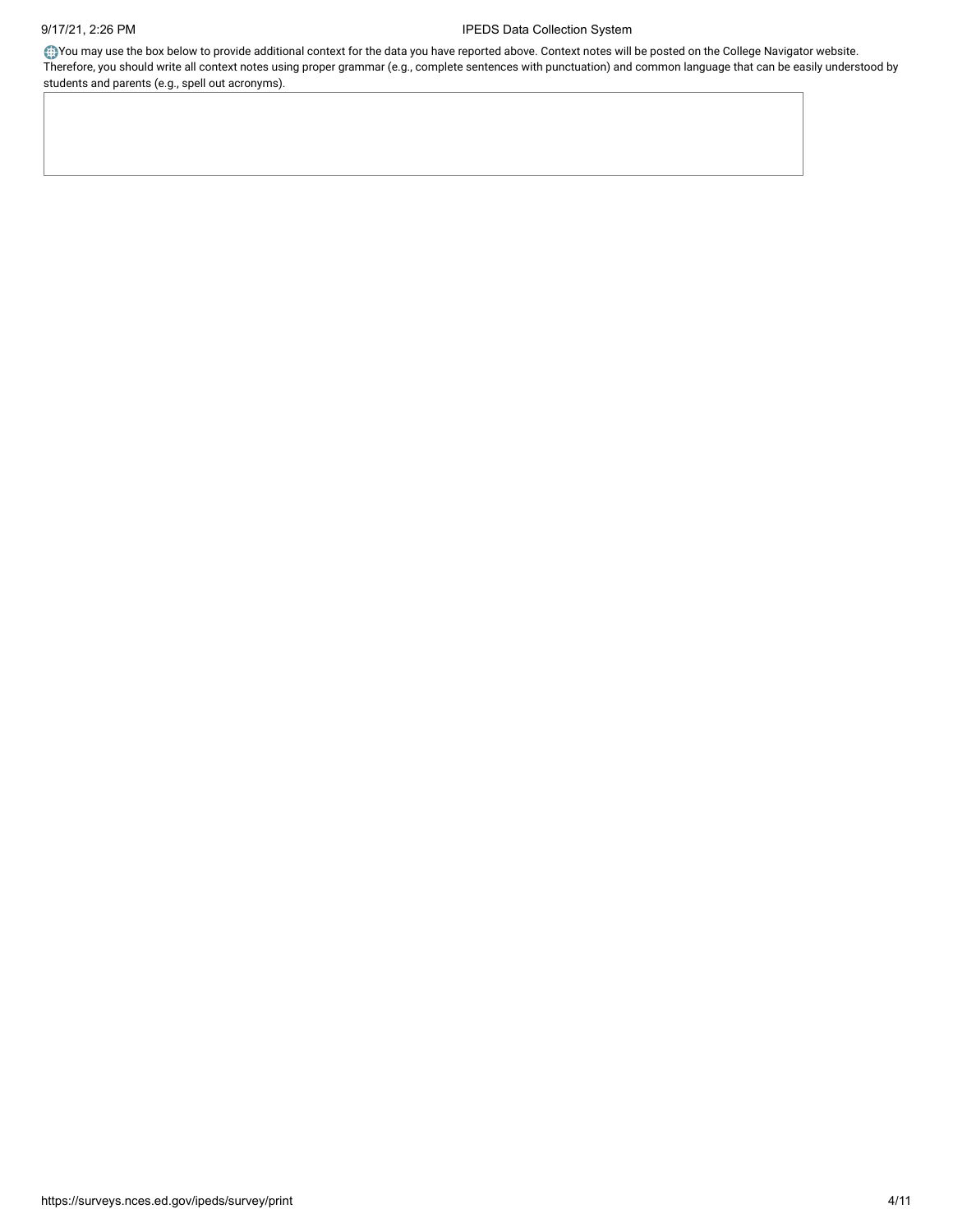### Part B - Organization - Calendar System

Your response to the next question determines how your institution reports Institutional Characteristics student charges data in the fall, Student Financial Aid data in the winter, and Graduation Rates data in the winter. It also impacts the net price calculation in the Student Financial Aid survey.

If the calendar system differs from prior year or requires <sup>a</sup> change, please contact the IPEDS Help Desk at 877.225.2568.

#### **3. What is the predominant [calendar system](javascript:openglossary(97)) at the institution? [Choose one]**

#### **Academic Year Reporting Method** (Standard academic terms)

Selecting one of the following calendar types determines that your institution will provide Student Financial Aid and Graduation Rates data based on a FALL [COHORT](javascript:openglossary(219)), and student charges data for a full **[ACADEMIC](javascript:openglossary(19)) YEAR**.

- $\odot$ **[Semester](javascript:openglossary(589))**
- **[Quarter](javascript:openglossary(537))**  $\circ$
- **[Trimester](javascript:openglossary(667))**  $\circ$
- [4-1-4 or](javascript:openglossary(247)) similar plan  $\circ$

# **Program Reporting Method** (Other calendar system)

Selecting one of the following calendar types determines that your institution will [provide Student](javascript:openglossary(261)) Financial Aid and Graduation Rates data based on a FULL-YEAR COHORT, and student charges data by [PROGRAM](javascript:openglossary(515)).

- $\bigcirc$ Differs by [program](javascript:openglossary(175))
- [Continuous](javascript:openglossary(141)) basis (every 2 weeks, monthly, or other period)  $\bigcap$

#### **Hybrid/Mixed Reporting Method** (Standard academic terms, other academic calendar)

Selecting the hybrid calendar type determines that your institution will provide Graduation Rates data based on a [FULL-YEAR](javascript:openglossary(261)) COHORT, student charges data for a full [ACADEMIC](javascript:openglossary(19)) YEAR, and Student Financial Aid data for students enrolling between August 1 and October 31.

Hybrid (Other [academic](javascript:openglossary(717)) calendar) $\bigcap$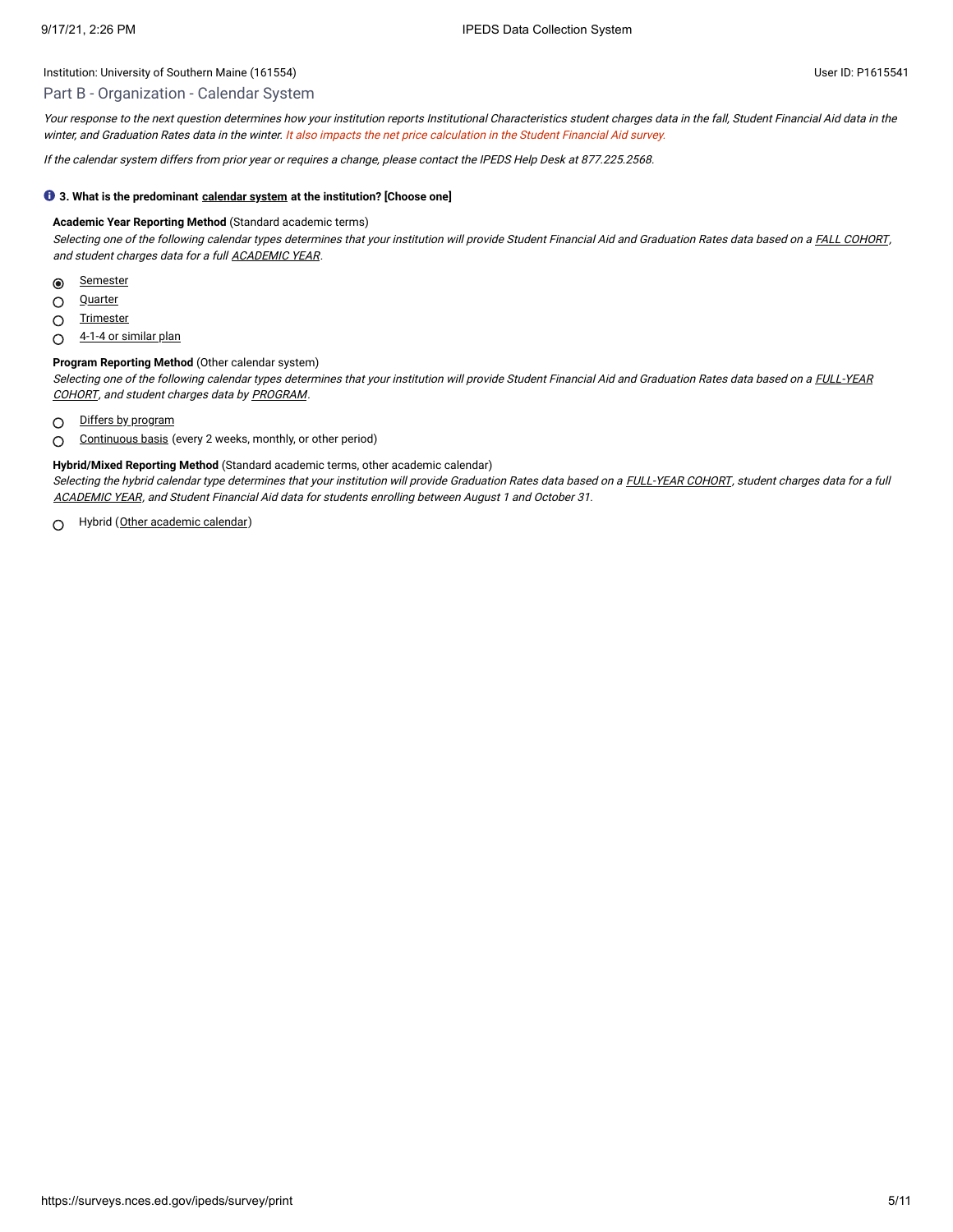# Part B - Organization - Student Enrollment

# **4. Does your institution enroll any of the following types of students?**

Include all levels offered by your institution, even if there are no students currently enrolled at that level.

Responses to these questions determine which screens will be generated for reporting academic year tuition charges, and for reporting Fall Enrollment during the Spring collection. Additionally, checking **Yes** for full-time, first-time, degree/certificate-seeking undergraduate students determines that your institution must report cost of attendance data (on the IC component) and Student Financial Aid data for these students.

|                                                          | Full-time |             | Part-time    |         |
|----------------------------------------------------------|-----------|-------------|--------------|---------|
| <u>Undergraduate (academic or occupational programs)</u> | $\cap$ No | $\odot$ Yes | $\bigcap$ No | ⊚ Yes   |
| First-time, degree/certificate-seeking undergraduate     | ∩ No      | ⊚ Yes       | $\cap$ No    | (∩) Yes |
| Graduate (not including doctor's-professional practice)  | $\cap$ No | ⊚ Yes       | $\cap$ No    | in Yes∩ |

#### **5. Does your institution enroll students in doctor's degree - professional practice programs?**

Checking **Yes** for this question will allow your institution to report graduate level students in Fall Enrollment. If you select **Yes** to enrolling students in one of the listed programs, you will also report tuition for the appropriate program(s).

ONo Yes

# **Do you enroll students in one of the following?**

Chiropractic (D.C. or D.C.M.), Dentistry (D.D.S. or D.M.D.), Medicine (M.D.), Optometry (O.D.), Osteopathic Medicine (D.O.), Pharmacy (Pharm.D.), Podiatry (Pod.D., D.P., or D.P.M.), Veterinary Medicine (D.V.M.), Law (J.D.)

O No

**◎** Yes

#### **6. For Fall 2015, did your institution have any [full-time](javascript:openglossary(259)), [first-time](javascript:openglossary(241)) degree/certificate-seeking students enrolled in programs at the baccalaureate level or below?**

If you answer **Yes** to this question, you will be required to provide Graduation Rates data for the 2015-16 cohort in the winter collection. If you answer **No** to this question, indicate the reason you are not required to report Graduation Rates for the cohort year requested.

If you reported any full-time, first-time degree/certificate-seeking undergraduates on the 2015-16 Enrollment survey, the data will be preloaded below.

 $\bigcap$  No

 $\Box$  This institution did not enroll full-time, first-time (undergraduate) students.

 $\Box$  This institution did not offer programs at or below the baccalaureate level.

 $\Box$  This institution was not in operation in 2015-16.

Yes

Full-time, first-time degree/certificate-seeking students from the 2015-16 Enrollment survey (GR [Cohort](javascript:openglossary(119))) 662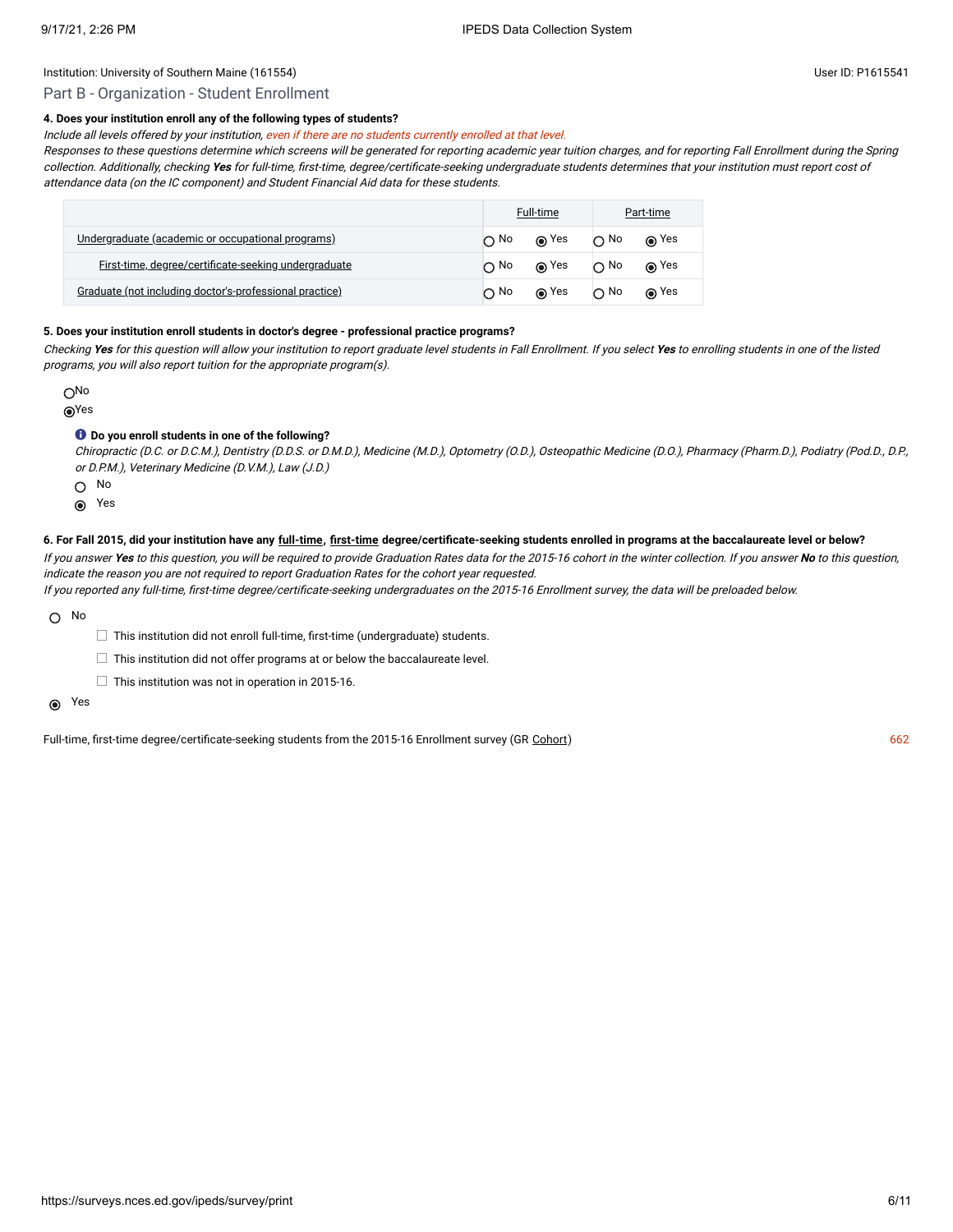# Part B - Multi-institution or Multi-campus Organization

# **7. Multi-institution or multi-campus organization**

Is the institution part of a multi-institution or multi-campus organization that owns, governs, or controls the institution? Do NOT indicate a religious affiliation here; that information is collected separately.

If you need assistance or need to make changes, contact the IPEDS Help Desk at 1-877-225-2568. You will not be able to lock your submission if this question is blank.

No, this institution **IS NOT** a part of a multi-institution or multi-campus organization that owns, governs, or controls the institution.

Yes, this institution **IS** a part of a multi-institution or multi-campus organization that owns, governs, or controls the institution.

123020 University of Maine System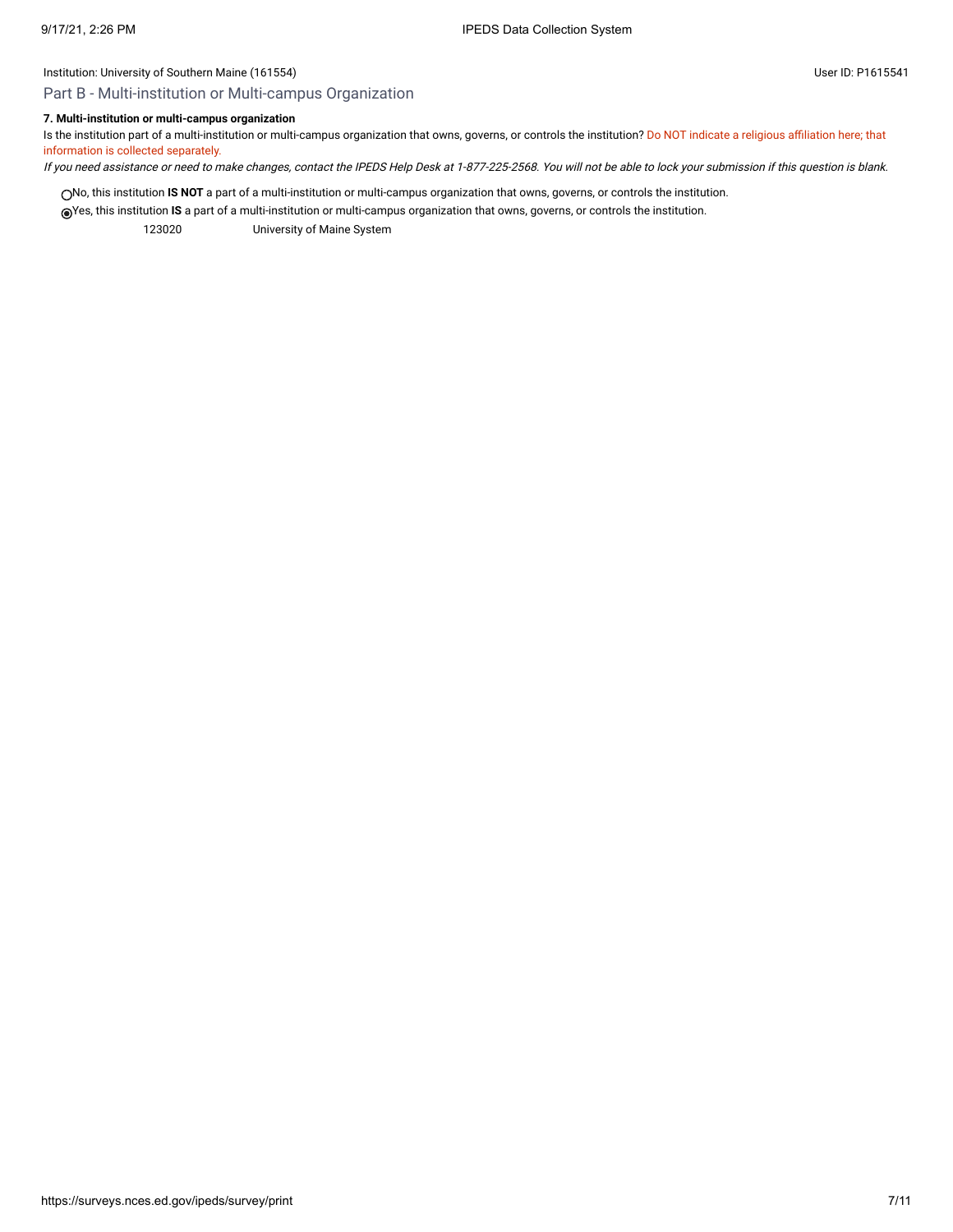# Part C - Other Survey Screening Questions - Open Admission

# **1. Does your institution have an [open admission policy](javascript:openglossary(435)) for all or most entering [first-time](javascript:openglossary(241)) degree/certificate-seeking [undergraduate-](javascript:openglossary(677))level students?**

If the only requirement for admission is a high school diploma or GED/other equivalent, your institution is still considered open admission. Institutions that require only an Ability to Benefit or similar test beyond the diploma/equivalent, and only reject a very small number of students based on the test, are also considered open admission.

If your institution does not have an open admission policy, you will be required to report Admissions component on your admissions procedures and admissions yield.

No

Yes

...

You may use the box below to provide additional context for the data you have reported above. Context notes will be posted on the College Navigator website. Therefore, you should write all context notes using proper grammar (e.g., complete sentences with punctuation) and common language that can be easily understood by students and parents (e.g., spell out acronyms).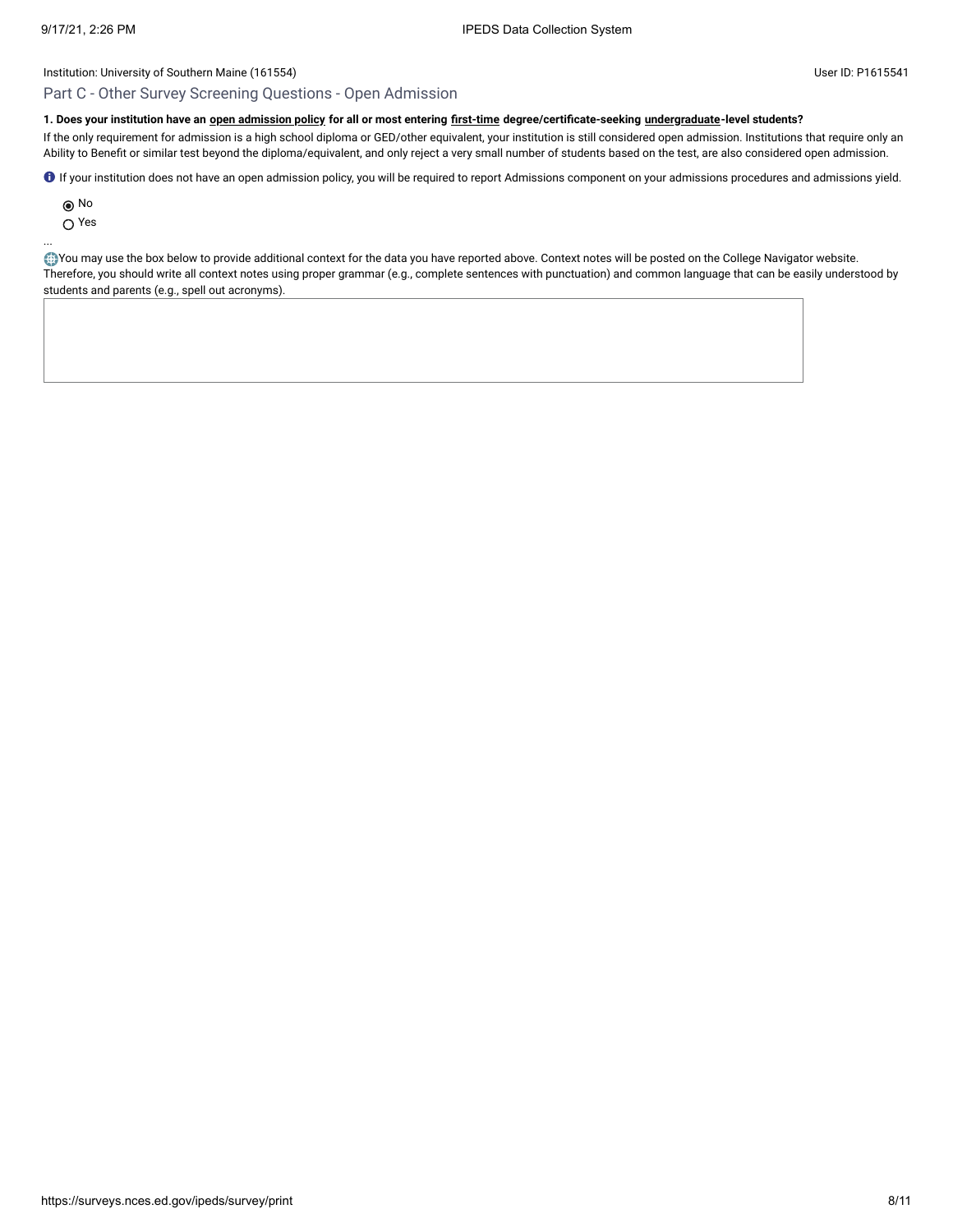# Institution: University of Southern Maine (161554) User ID: P1615541 Part C - Other Survey Screening Questions - Library Access and Expenses

# **2. Does your institution have access to a library collection?**

O No

Yes (receives Academic Libraries component)

# **Were your annual total [library expenses](javascript:openglossary(1040)) for Fiscal Year 2021 greater than zero?**

O No

Yes (receives Academic Libraries component)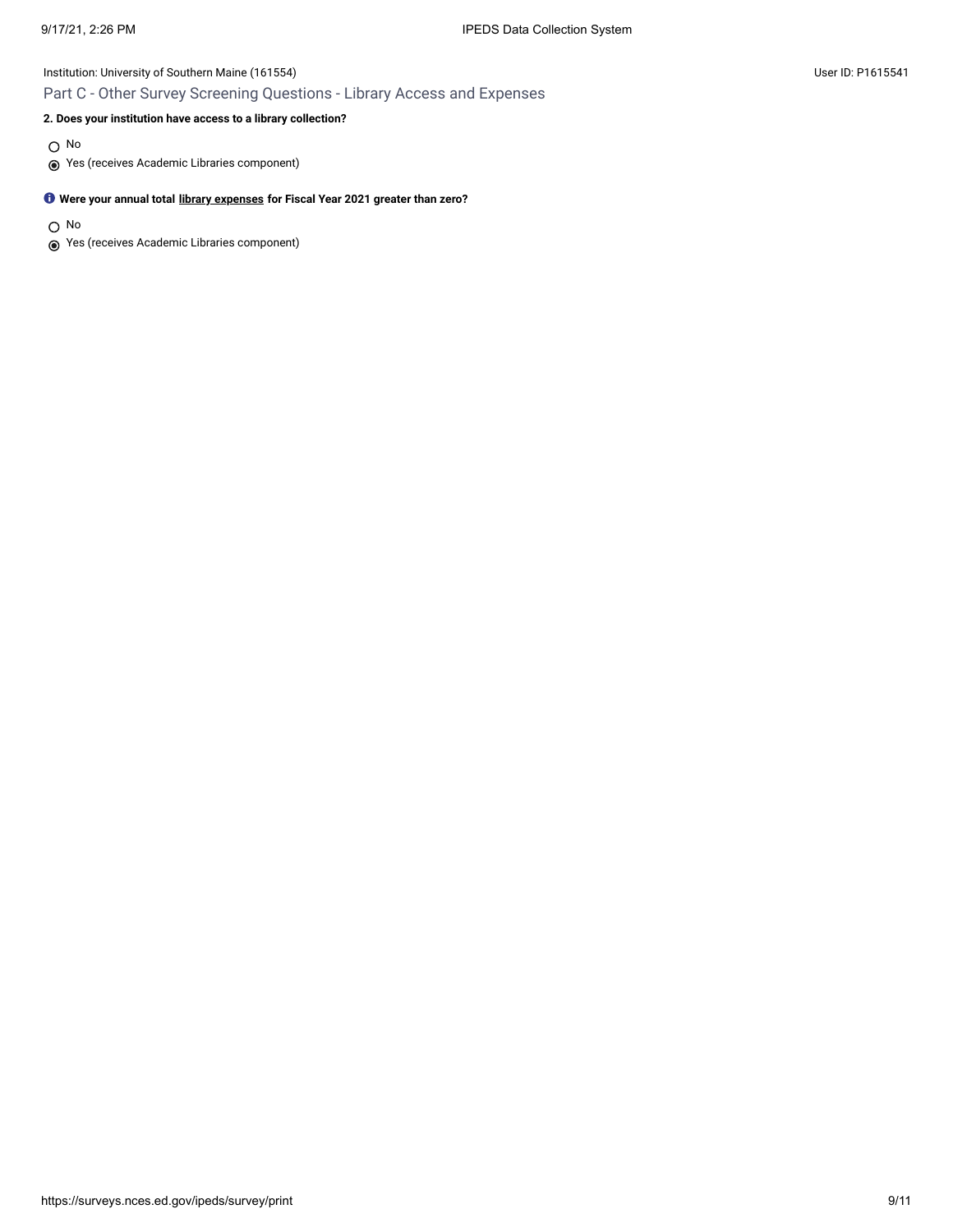# Summary

# **Institutional Characteristics Header Component Summary**

IPEDS collects important information regarding your institution. All data reported in IPEDS survey components become available in the IPEDS Data Center and appear as aggregated data in various Department of Education reports. Additionally, some of the reported data appears specifically for your institution through the College Navigator website and is included in your institution's Data Feedback Report (DFR). The purpose of this summary is to provide you an opportunity to view some of the data that, when accepted through the IPEDS quality control process, will appear on the College Navigator website and/or your DFR. College Navigator is updated approximately three months after the data collection period closes and Data Feedback Reports will be available through the Data [Center](https://nces.ed.gov/ipeds/use-the-data) and sent to your institution's CEO in November 2021.

Please review your data for accuracy. If you have questions about the data displayed below after reviewing the data reported on the survey screens, please contact the IPEDS Help Desk at: 1-877-225-2568 or [ipedshelp@rti.org.](mailto:ipedshelp@rti.org)

| <b>GENERAL INFORMATION</b>   |                                                                                                                                                                                                                                                                                                                                                                    |  |
|------------------------------|--------------------------------------------------------------------------------------------------------------------------------------------------------------------------------------------------------------------------------------------------------------------------------------------------------------------------------------------------------------------|--|
| <b>Educational Offerings</b> | Academic<br><b>Continuing Professional</b>                                                                                                                                                                                                                                                                                                                         |  |
| Control                      | Public<br><b>Primary Control: State</b><br>Secondary Control: N/A                                                                                                                                                                                                                                                                                                  |  |
| Award Levels Offered         | Postsecondary awards, certificates, or diplomas of 300-899 clock hours<br>Bachelor's degree<br>Postbaccalaureate certificate<br>Master's degree<br>Post-master's certificate<br>Doctor's degree - research/scholarship<br>Doctor's degree - professional practice                                                                                                  |  |
| <b>Reporter Type</b>         | Academic                                                                                                                                                                                                                                                                                                                                                           |  |
| Calendar System              | Semester                                                                                                                                                                                                                                                                                                                                                           |  |
| Levels of Enrollment Offered | Full-time Undergraduate<br>Full-time First-time, degree/certificate-seeking Undergraduate<br>Full-time Graduate (not including doctor's professional)<br>Part-time Undergraduate<br>Part-time First-time, degree/certificate-seeking Undergraduate<br>Part-time Graduate (not including doctor's professional)<br>Doctor's degree - professional practice programs |  |
| System                       | University of Maine System                                                                                                                                                                                                                                                                                                                                         |  |